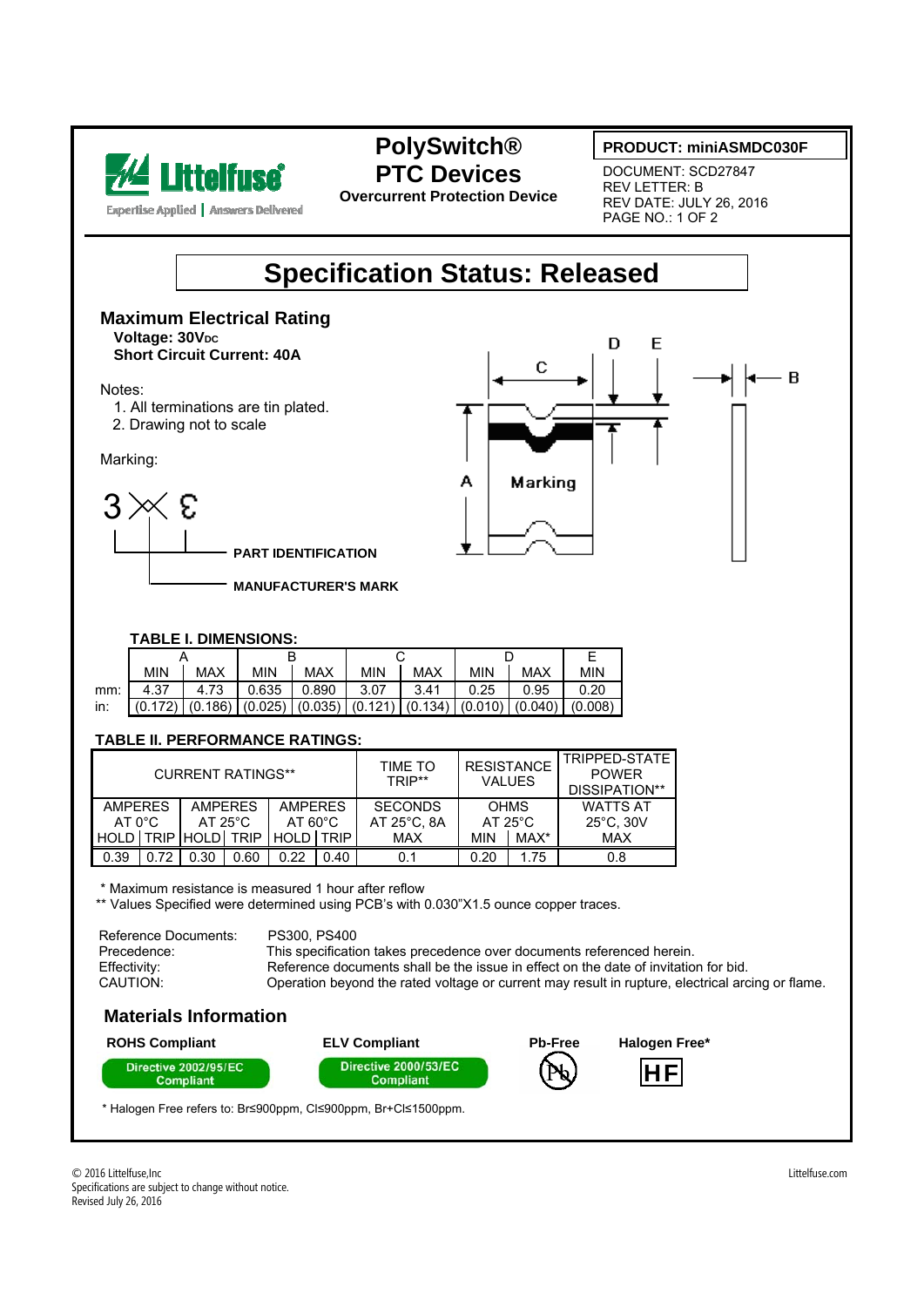

### **PolySwitch® PTC Devices Overcurrent Protection Device**

#### **PRODUCT: miniASMDC030F**

DOCUMENT: SCD27847 REV LETTER: B REV DATE: JULY 26, 2016 PAGE NO.: 2 OF 2

Information furnished is believed to be accurate and reliable. However, users should independently evaluate the suitability of and test each product selected for their own applications. Littelfuse products are not designed for, and shall not be used for, any purpose (including, without limitation, military, aerospace, medical, lifesaving, life-sustaining or nuclear facility applications, devices intended for surgical implant into the body, or any other application in which the failure or lack of desired operation of the product may result in personal injury, death, or property damage) other than those expressly set forth in applicable Littelfuse product documentation. Warranties granted by Littelfuse shall be deemed void for products used for any purpose not expressly set forth in applicable Littelfuse documentation. Littelfuse shall not be liable for any claims or damages arising out of products used in applications not expressly intended by Littelfuse as set forth in applicable Littelfuse documentation. The sale and use of Littelfuse products is subject to Littelfuse Terms and Conditions of Sale, unless otherwise agreed by Littelfuse.